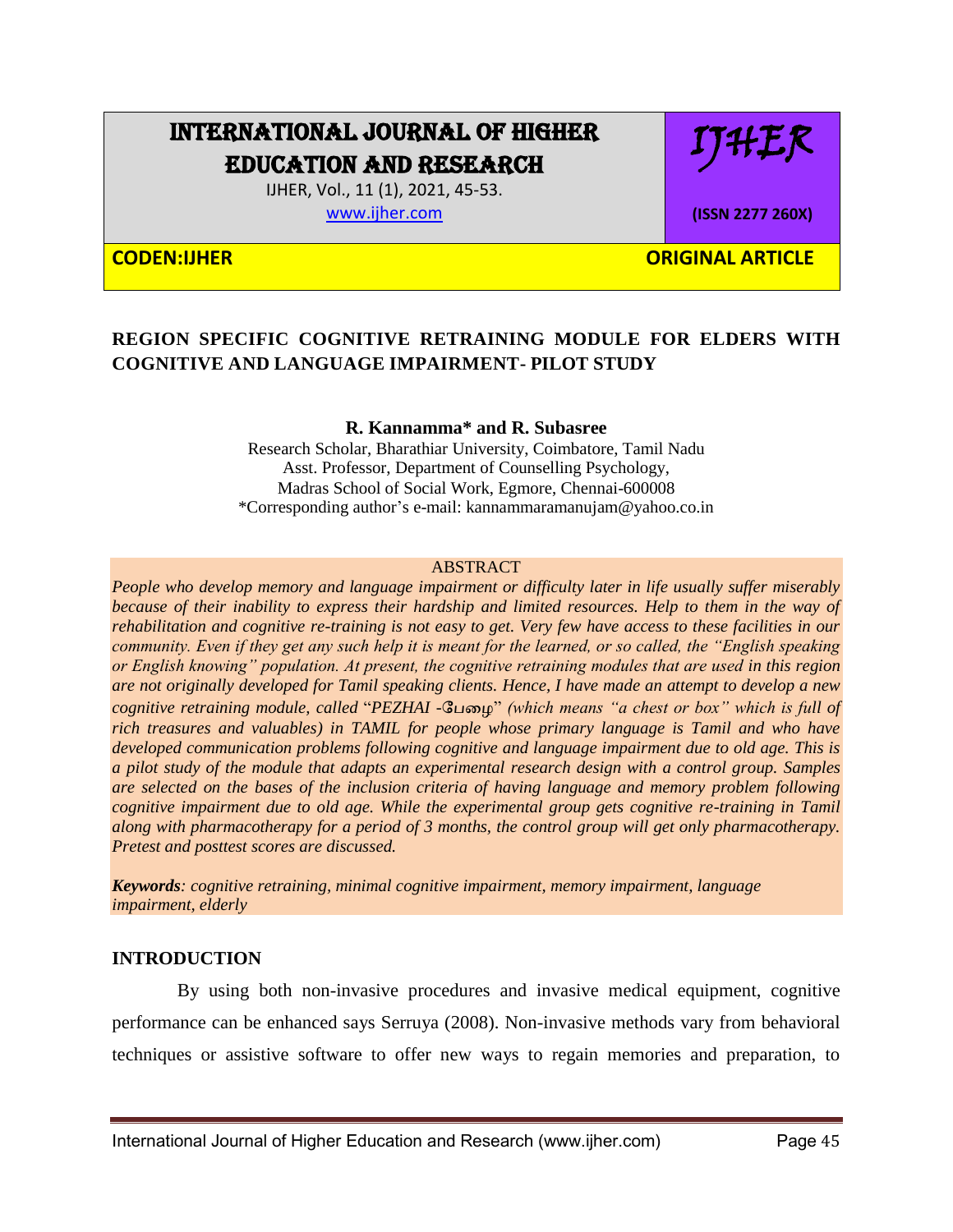electric stimulation and biofeedback as part of a recovery program to modulate activity in the brain of a patient.

Neuro-psychological training seeks to return the patient to the pre-morbid level of functioning as far as possible. Improved processing functions can be included in the patient's daily work. The basic goal is to help patients perform best and to reduce the care burden on the support system to reduce the demand for less assistance says Shobini Rao (2001)

In our culture, people who typically develop a deficit in memory and language suffer miserably because they are incapable of communicating their challenges and because they are not easily helped in their recovery and cognitive re-training. In our part of the world, very few citizens have access to these facilities. It is meant for the educated population, or for those who know English well, even if they get some such support. The cognitive retraining modules or the screening tools that are used in Tamil Nadu currently are not originally developed in Tamil and they are not culture specific.

Therefore this work focuses on development in TAMIL of a new cognitive retraining module named "PEZAHAI" in the native language Tamil for the elders who have developed problems of memory and communication following evolution of dementia, or minimal cognitive disability. "PEZAHAI" (பேழை) in Tamil, refers to "a box or a chest" with riches and valuables.

In this genesis, the new cognitive retraining program is designed that has different categories to it. They would be named as below.

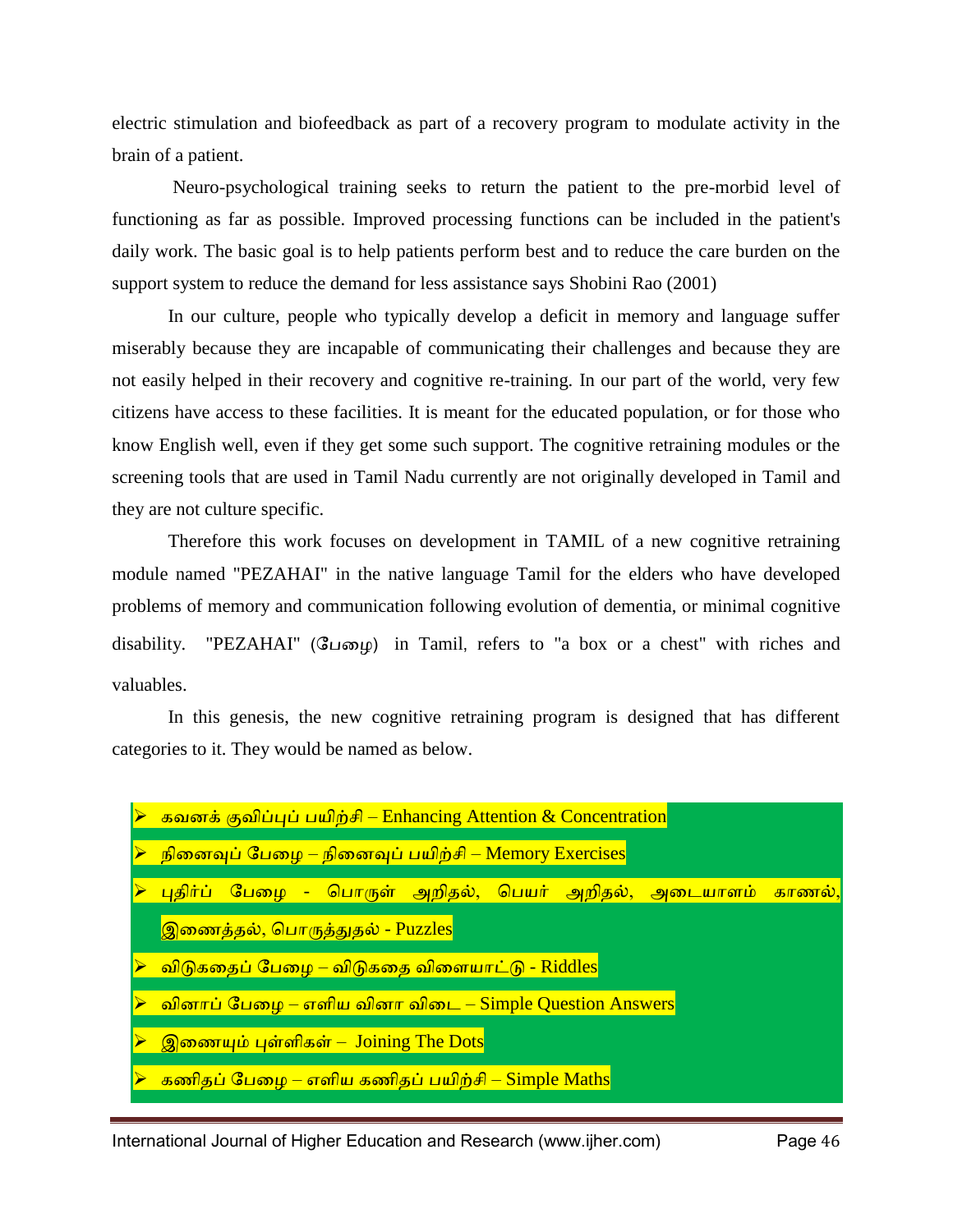- <u>கருத்துப் பேழை கருத்துக்கள் அறிதலும் பரிமாறுதலும் Concept Learning</u>
- <mark>் கதம்பப் பேழை குழம்பிய வார்த்தைகளை கண்டுபிடித்தல் Jumble Words</mark>
- வொர்த்ழதப் பழை உருவொக்குதல் Word Forming
- வாக்கியப் பேழை உருவாக்குதல் Sentence Forming
- வொர்ழதச்சபம் சபங்கழள உருவொக்குதல் Chain Of Words
- வார்தையடுக்கு அடுக்கடுக்காய் வார்த்தைகள் Rhyming Words
- குறுக்பகழுத்து Crossword Puzzles
- வார்த்தை ஓவியங்கள் Word Art
- ்கதை சொல்லிகள் Storytelling

## THE OBJECTIVES OF THE PRESENT STUDY

The objectives of the study are,

- 1. To develop a new cognitive retraining program in Tamil language, for elderly people with significant cognitive impairment along with language impairment.
- 2. To assess the effectiveness of the newly developed cognitive retraining program in Tamil language, on elderly people with significant cognitive impairment along with language impairment.
- 3. To compare the effectiveness of the newly developed cognitive retraining program in the experimental group against the control group.

#### RESEARCH HYPOTHESIS

- **RH1:** The newly developed cognitive retraining program would be effective for the elderly with language and memory impairment
- **RH2:** There will be a significant difference on level of cognitive and language functioning of elders among experimental group as a result of the new cognitive retraining module.
- **RH3:** There will not be a significant difference between the pre and post test level of cognitive and language functioning of elders among the control group
- **RH4:** The newly developed cognitive retraining program would be effective in the experimental group against the control group.

### **SAMPLING**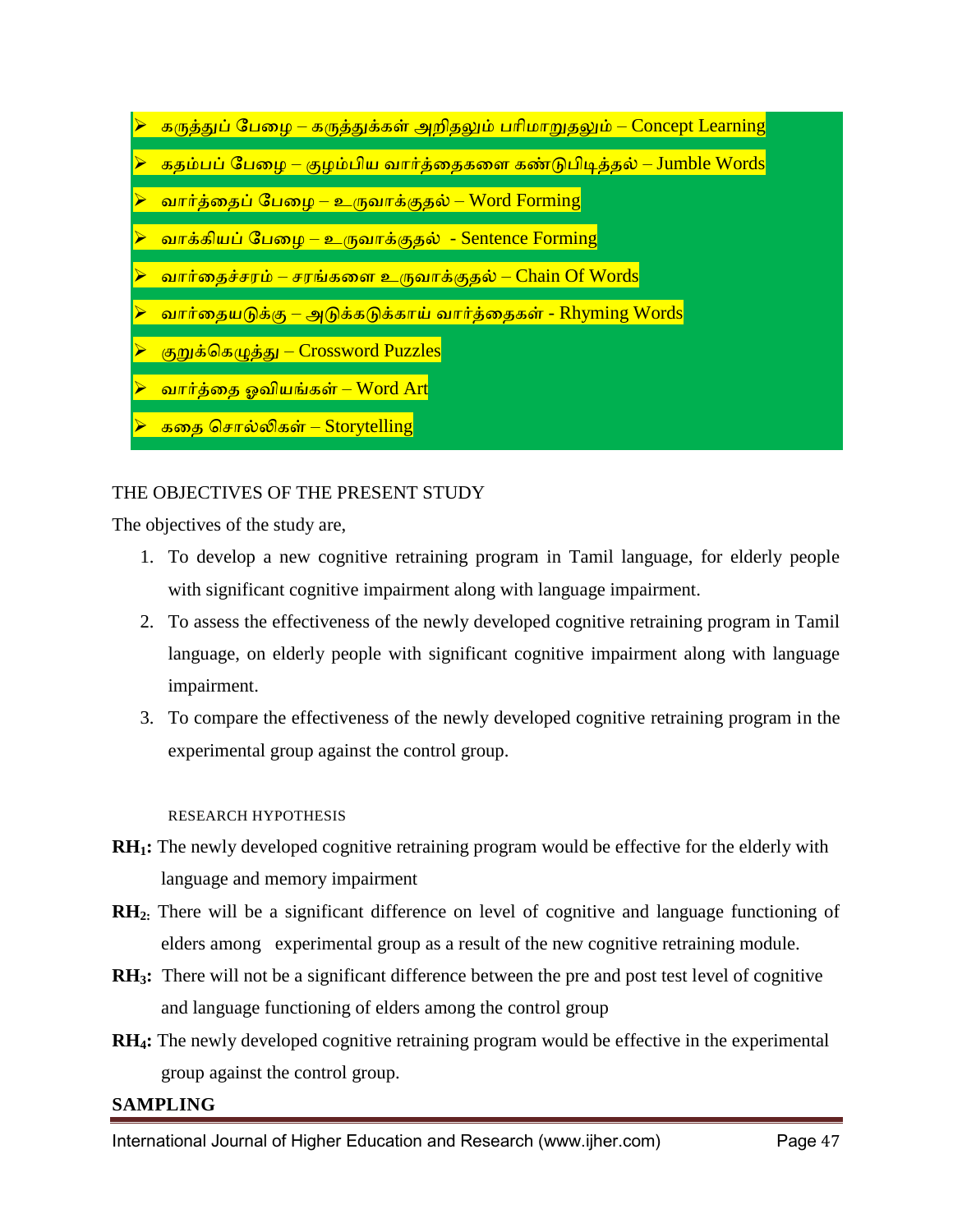A sample of 7 people above 55 yrs, who are complaining of memory and language difficulties like word finding difficulty, paraphasia, and impaired memory following MCI, early dementia, with a basic educational qualification of VIII std and above, who know to read & write only Tamil pre morbidly and who were referred to the department of Psychiatry, Southern Railway Head Quarters Hospital, Chennai were **included** for this study. Informed consent was obtained from all of them.

 People, who were totally mute, illiterate, cannot understand written/ spoken Tamil language pre morbidly, and those with well advanced dementias were **excluded** from this study. 7 more people who matched the experimental group in age and sex with similar memory and language complaints were selected for control group.

#### **RESEARCH METHOD**

In this present study the experimental design with a control group would be adopted.

Step1: The Basic Criteria followed for the study: Those who develop language and memory problem following cognitive impairment due to old age are referred for neuropsychological assessment.

Step 2: The Sample for the present study were given screening Test (Pre test), based on the Inclusion and Exclusion Criteria, and assigned to experimental and control group.

Step3: The Experimental group was given cognitive re-training in Tamil along with pharmacotherapy and control group was given only pharmacotherapy.



### **INCLUSION CRITERIA:**

(Informed Consent of the Concerned Person or Next of Kin is mandatory)

Age: 55 And Above

International Journal of Higher Education and Research (www.ijher.com) Page 48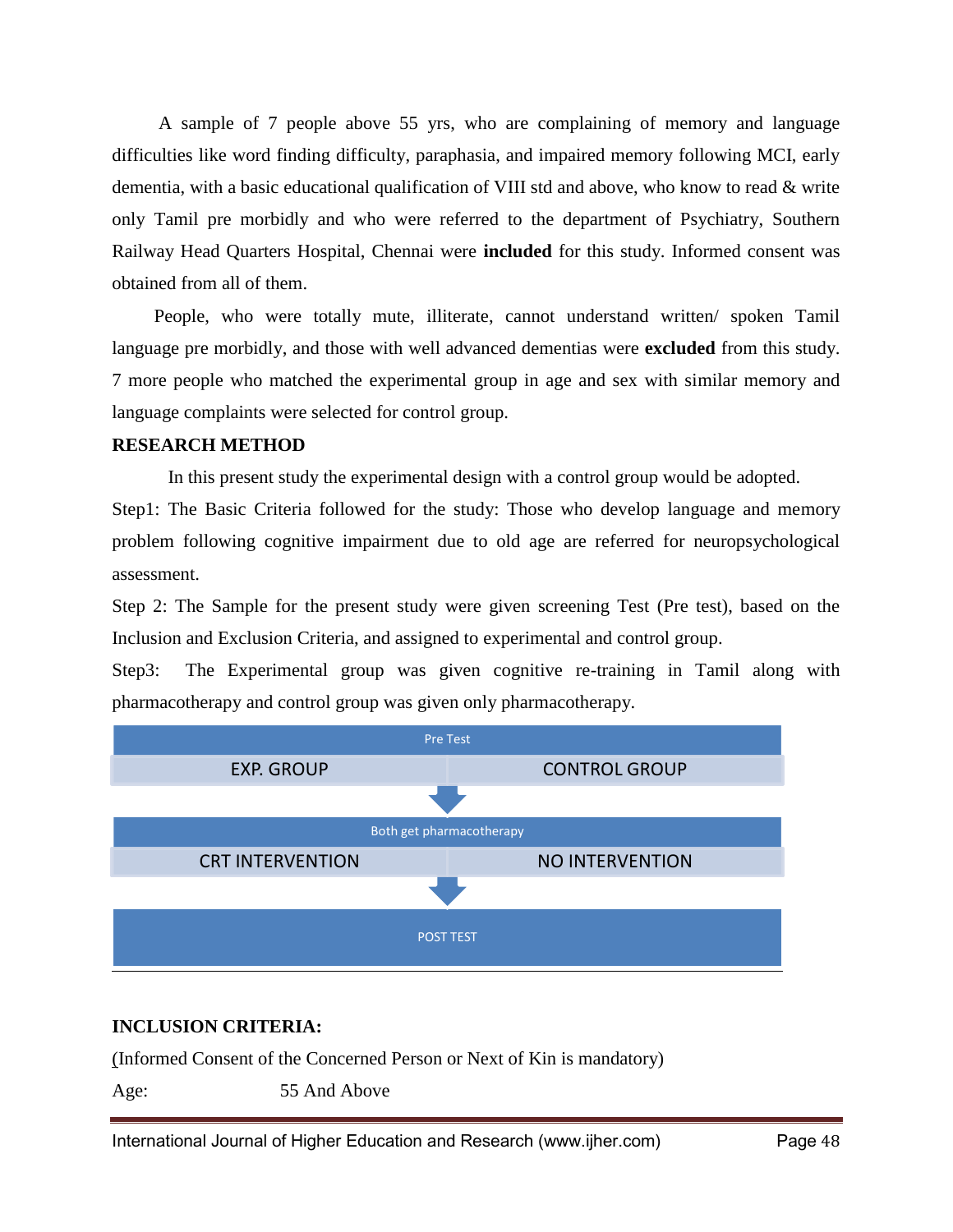| Sex:       | <b>Both Sex</b>                                  |
|------------|--------------------------------------------------|
| Education: | Minimum 8 <sup>th</sup> Std. Pass                |
|            | Pre-morbid Ability: Know to read and write Tamil |
| Condition: | memory and language problems due to old age      |

#### **EXCLUSION CRITERIA:**

| Age:       | Less Than 55                                                           |  |  |  |  |  |  |  |  |
|------------|------------------------------------------------------------------------|--|--|--|--|--|--|--|--|
| Education: | Less than $8th$ Std.                                                   |  |  |  |  |  |  |  |  |
| Condition: | Severe Dementia or Major Psychiatric Disturbances and other            |  |  |  |  |  |  |  |  |
|            | Neurological Disorders                                                 |  |  |  |  |  |  |  |  |
| Others:    | Physical disabilities hampering the person and prevent him from        |  |  |  |  |  |  |  |  |
|            | participating in the study and clients who not willing to participate. |  |  |  |  |  |  |  |  |

#### **TOOLS USED**

- 1. Mini Mental State Examination described by Folstein & McHugh. It was widely used to measure the cognitive function. It is extensively validated and found more reliable. A cut off of 23 for the presence of cognitive impairment has been suggested with variations depending on lack of education.
- 2. Montreal cognitive Assessment scale was first developed in 1996 and modified in 2004 by Z.Nasreedin. This is a better and sensitive scale in identifying MCI than MMSE. A score of 26 and above is considered normal.
- 3. Translated version of the Mississipi screening for aphasia is a brief tool developed in 2004 by Nakase-Thompson et al and repeatedly used by many to identify the expressive and receptive language disabilities.

#### **PROCEDURE:**

Pre assessment was done with Mini Mental Status Examination, Montreal Cognitive Assessment 7.1 original version, and Language assessment test (a translated version of Missippi Aphasia Screening Test) to both the groups.

A new Cognitive re-training program with a structured module was presented to the seven experimental clients, in the increasing order of difficulty for a period of three months. Every Tuesday of the week the clients assembled as a group for the retraining program. They were assessed at the end of 3 months. They were given daily exercises as home work every week. Next of kin of the clients acted as co-therapists.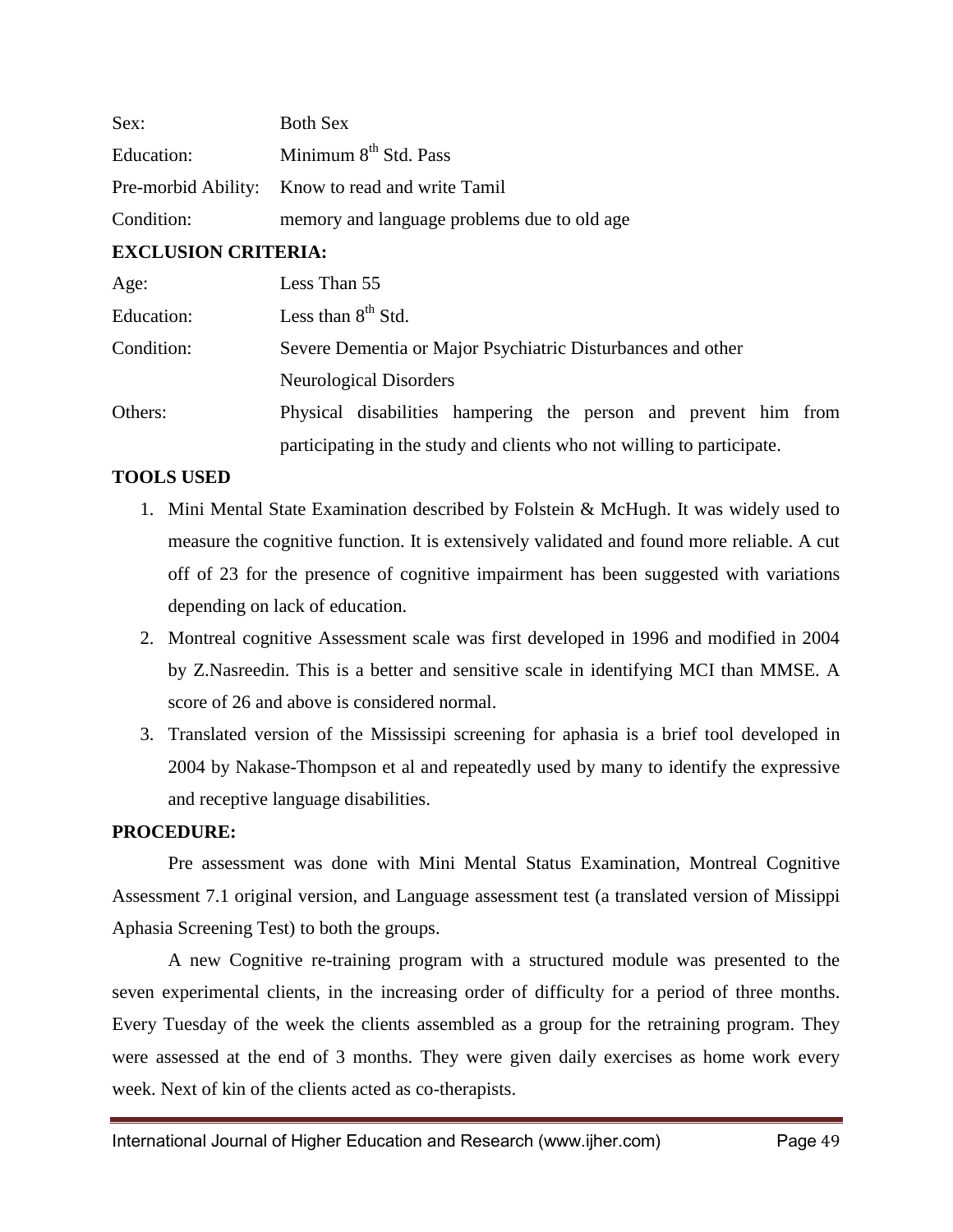Post intervention assessment was done and performances and scores were compared with pre assessment scores and the effectiveness of the program was found. Statistical significance was obtained using appropriate tools.

#### **RESULTS AND DISCUSSION**

Table 1 show that the experimental group, in pretest having 25.14 MMSE score and in posttest having 27.43 practice score. The difference here is 2.29, which is large and statistically significant. Among the control group, in pretest they are having 26.14 MMSE score and in posttest they are having 25.28 score, so the difference is -0.86, this difference is small and it is not statistically significant.

#### **TABLES**

# **Table 1: COMPARISON OF PRETEST AND POSTTEST MINI MENTAL STATUS EXAMINATION SCORES BETWEEN EXPERIMENTAL AND CONTROL GROUP**

| Group      |                                   | N | <b>Mean</b> | <b>SD</b> | <b>Mean difference score</b> | $\mathbf{z}$        |
|------------|-----------------------------------|---|-------------|-----------|------------------------------|---------------------|
| Experiment | Pre-test $7\quad 25.14\quad 2.60$ |   |             |           | 2.29                         | $2.45*$             |
|            | Post-test 7 27.43 1.51            |   |             |           |                              |                     |
| Control    | Pre-test $7\quad 26.14$           |   |             | 0.89      |                              | $-0.86$ $1.86^{NS}$ |
|            | Post-test 7 25.28                 |   |             | 0.95      |                              |                     |

*\* significant at p=0.02 NS – not significant*

## **Table 2: COMPARISON OF PRETEST AND POSTTEST MONTREAL COGNITIVE ASSESSMENT SCORES BETWEEN EXPERIMENTAL AND CONTROL GROUP**

| Group      |                        | N |  | Mean SD Mean difference score | Z                          |
|------------|------------------------|---|--|-------------------------------|----------------------------|
| Experiment | Pre-test 7 22.14 1.77  |   |  | 2.43                          | $2.45*$                    |
|            | Post-test 7 24.57 1.71 |   |  |                               |                            |
| Control    | Pre-test 7 22.28 2.05  |   |  |                               | $-0.57$ 1.86 <sup>NS</sup> |
|            | Post-test 7 21.71 2.98 |   |  |                               |                            |

*\* significant at p=0.02 NS- not significant*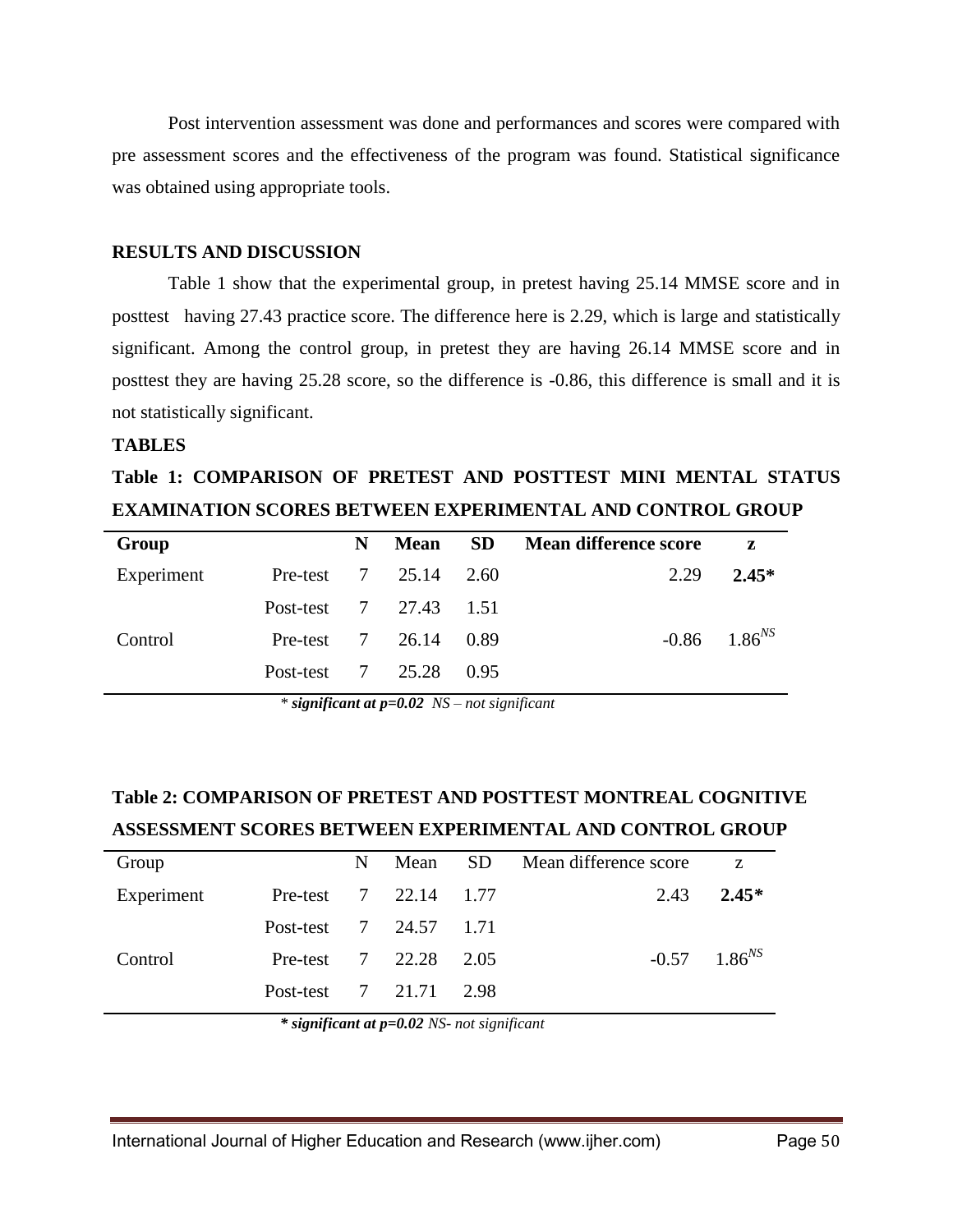| Group      |           | N               | Mean  | SD <sub>1</sub> | Mean difference score | Z           |
|------------|-----------|-----------------|-------|-----------------|-----------------------|-------------|
| Experiment | Pre-test  | $7\phantom{.0}$ | 75.00 | 10.5672         | 8.85                  | $2.20*$     |
|            | Post-test | 7               | 83.85 | 5.6988          |                       |             |
| Control    | Pre-test  | 7               | 69.42 | 5.5032          | $-1.14$               | $0.94^{NS}$ |
|            | Post-test | 7               | 68.28 | 6.6009          |                       |             |

**Table 3: COMPARISON OF PRETEST AND POSTTEST LANGUAGE ASSESSMENT SCORES BETWEEN EXPERIMENTAL AND CONTROL GROUP**

*\*significant at p=0.03 NS- not significant*

Table 2 shows that the experimental group, in pretest are having 22.14 MOCA score and in posttest having 24.57 practice score. The difference is 2.43, which is large and is statistically significant. Among the control group, in pretest they are having 22.28 MOCA score and in posttest they are having 21.71 score, so the difference is -0.57, this difference is small and it is not statistically significant.

Table 3 shows that the experimental group is having 75.00 language assessment score and in posttest they are having 83.85 practice score, so the difference is 8.86, this difference is large and it is statistically significant. Among the control group, in pretest they are having 69.42 language score and in posttest they are having 68.28 score, so the difference is  $-1.14$ , this difference is small and it is not statistically significant.

Further, on pretest, it is found that MMSE, MOCA and language assessment score difference between experiment and control group are not found to be statistically significant. This proves the homogeneity of both the groups.

On Post test, MMSE, MOCA and language assessment score differences between experiment and control group are found to be statistically significant which prove that the intervention has been helpful to the clients in experimental group.

Among the Experimental group, the difference of MMSE, MOCA and language assessment scores between pretest and posttest are statistically significant and shows that CRT has helped the clients.

Among the Control group, the difference of MMSE, MOCA and language assessment scores between pretest and posttest is very small and they have remained the same and found to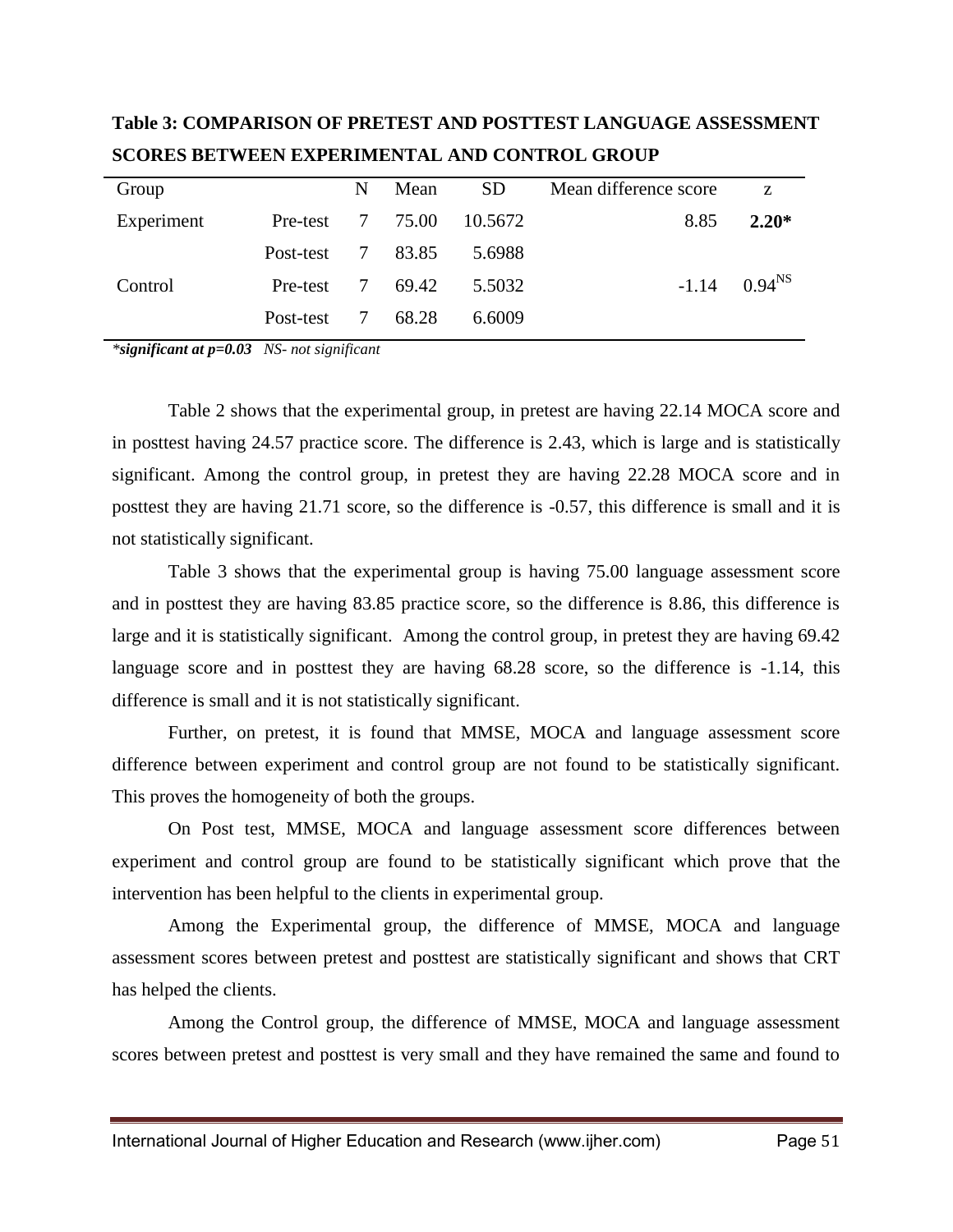be not statistically significant. This proves that pharmacotherapy alone may not help clients in improving their memory and language difficulties and they need cognitive training.

#### **CONCLUSION:**

In the present study, age and sex wise both experimental and control group had no significant difference along with Pretest scores in all the three tools administered, which shows they were homogeneous in all aspects. Whereas Posttest scores among experimental group for all the three tools administered were significant. At the same time, posttest scores for control group were not significant for all the three tools administered.

This shows that, the NEW COGNITIVE REHABILITATION TRAINING MODULE developed and administered to the experimental group seems to have been helping the elderly, and this kindles our hope that if given for a longer period, we can expect to see remarkable improvement in such clients.

On the other hand, people in the control group have stayed more or less stagnant after three months, who did not get any cognitive rehabilitation training. This finding only reiterates the fact that cognitive rehabilitation training is necessary for elderly who complain of memory and language difficulties in the later years along with pharmacotherapy, and that the present module of Cognitive Retraining is going to be of much use to them.

#### **REFERENCES**

- Folstein, M. F., Folstein, S. E., & McHugh, P. R. (1975). "Mini-mental state": a practical method for grading the cognitive state of patients for the clinician. Journal of psychiatric research, 12(3), 189-198.
- Nakase-Thompson, R., Manning, E., Sherer, M., Yablon, S. A., Gontkovsky, S. L. T., & Vickery, C. (2005). Brief assessment of severe language impairments: initial validation of the Mississippi aphasia screening test. *Brain Injury*, *19*(9), 685-691.
- Nasreddine, Z. S., Phillips, N. A., Bédirian, V., Charbonneau, S., Whitehead, V., Collin, I., Cummings, J. L., & Chertkow, H. (2005). The Montreal Cognitive Assessment, MoCA: a